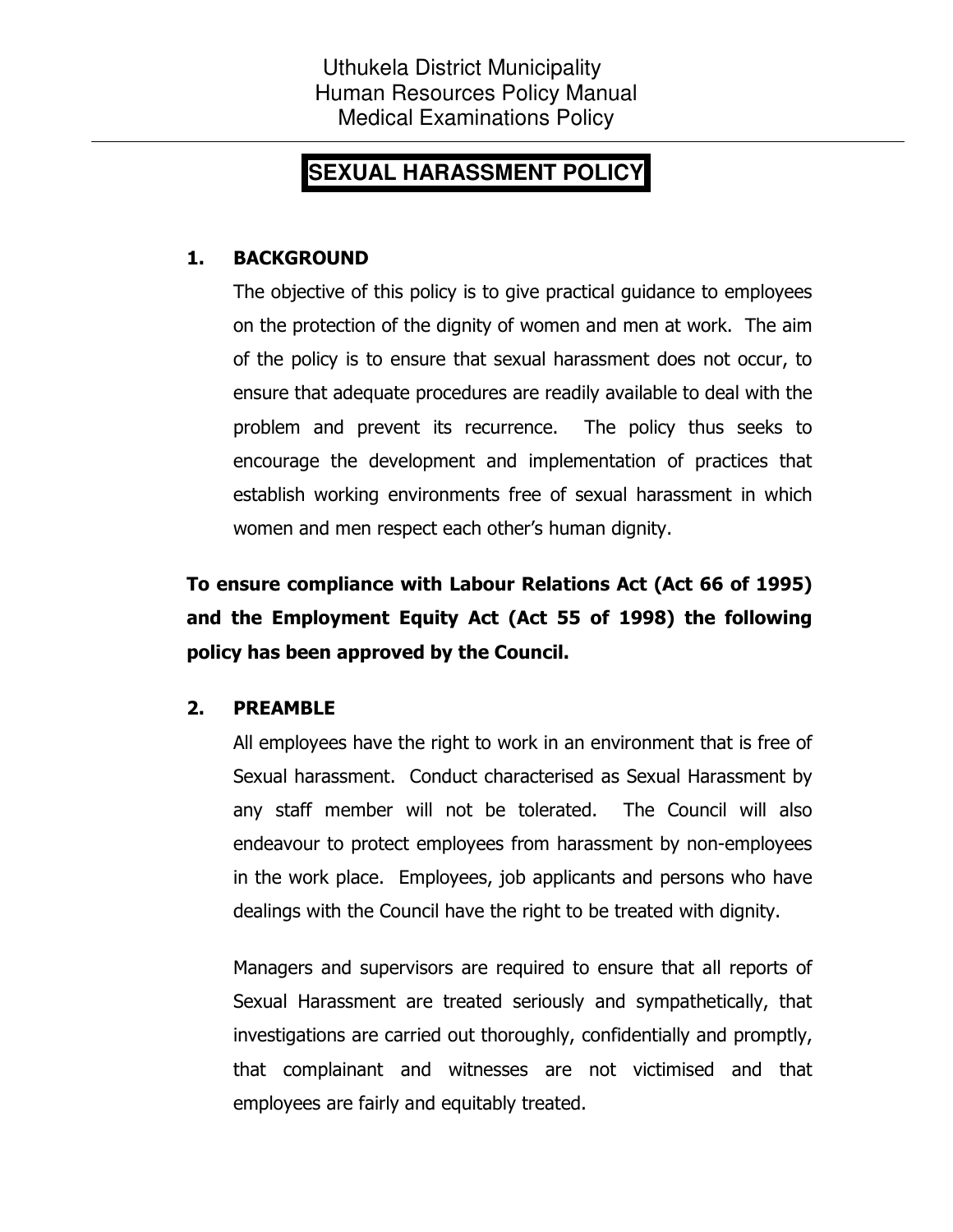# 3. POLICY

This policy outlines guidelines aimed at combating sexual harassment.

It is the duty and responsibility of all employees to comply with the policy and to ensure that their colleagues are treated with respect and dignity. Allegations of sexual harassment will be dealt with seriously, expeditiously and confidentially and employees who bring in a complaint of sexual harassment will be protected against victimisation or retaliation. Appropriate disciplinary measures will be taken against employees found guilty of sexual harassment.

The Municipality regards harassment as offensive, degrading and potentially threatening and it will not be tolerated. Individuals at any level, found to have engaged in conduct constituting harassment will be disciplined. The Municipality encourages reporting of all incidents of harassment, regardless of who the offender may be. All employees have the right to pursue a complaint without fear of reprisal or retaliation.

This policy forms part of the Municipality's broader policy to promote equal opportunities.

# 4. DEFINITION

 Sexual harassment is defined as unwanted conduct of a sexual nature.

Sexual Harassment consists of:

# Verbal abuse or innuendoes of a Sexual nature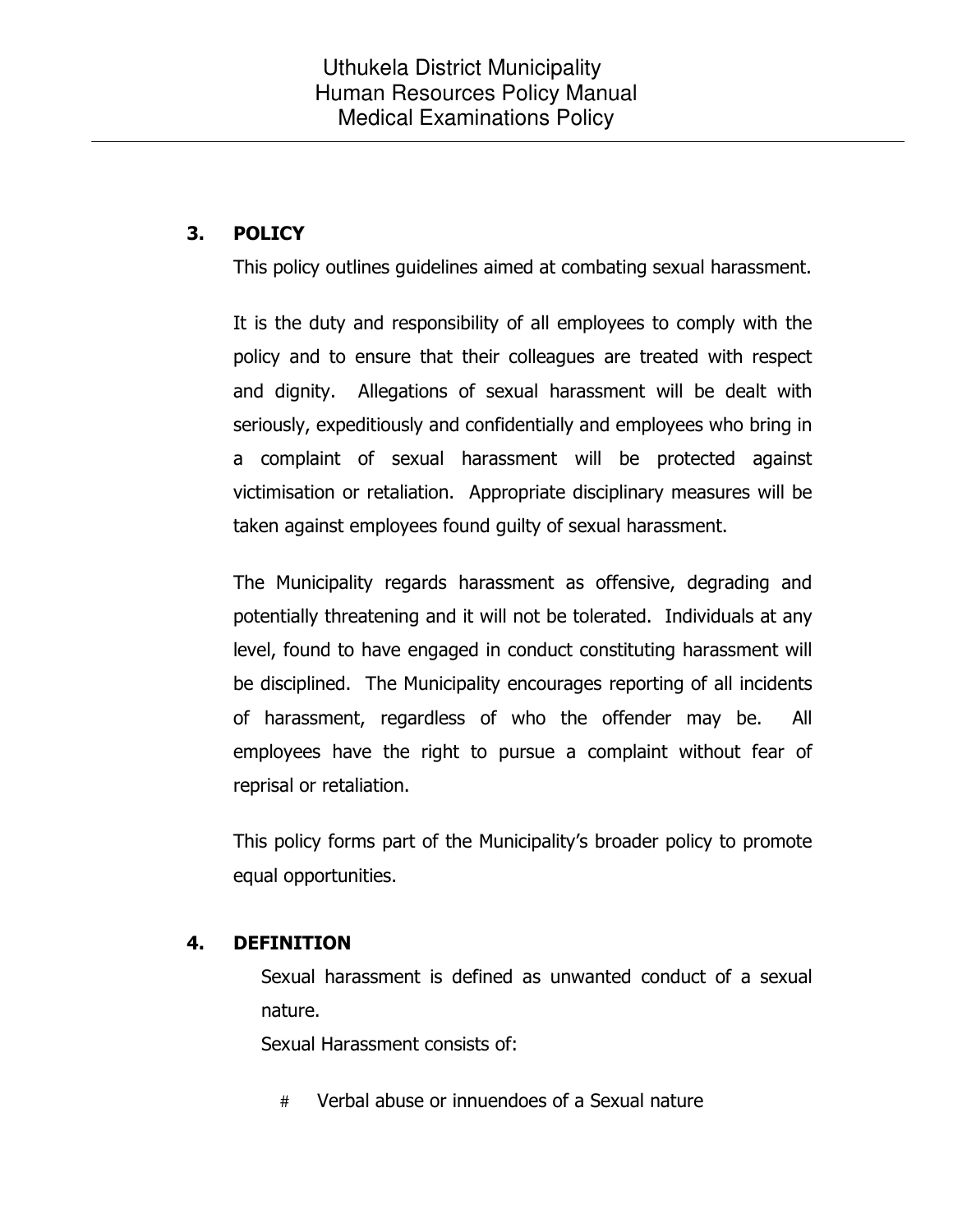- # Remarks or suggestions about a persons sex or private life
- # Suggestive comments about a persons appearance or body
- # Unwanted physical contact or touching
- # Obscene gestures or indecent exposure
- # Staring, leering, whistling
- # Display of sexually offensive material, including posters, pictures or objects.
- # Direct Sexual proposition or continued pressure for dates and sexual favours
- # Letters or calls of a Sexual nature
- # Any of the above as a form of exchange for employment advancement or dismissal, or the provision of benefits

Sexual favouritism exists where a person in authority regards those who respond to his/her sexual advances.

The severity of an offence of Sexual Harassment will depend on the circumstances and nature of the offence, with the possibility that a single serious act could warrant dismissal.

# 5. PROCEDURE FOR REPORTING SEXUAL HARASSMENT

Any employee who feels that he or she has been sexually harassed is encouraged to bring the matter to the attention of their line manager or HR Department. Allegations will be investigated immediately, and as confidentially as possible.

In the case of alleged incidents, whether confirmed or not, management will ensure that any victimisation will be dealt with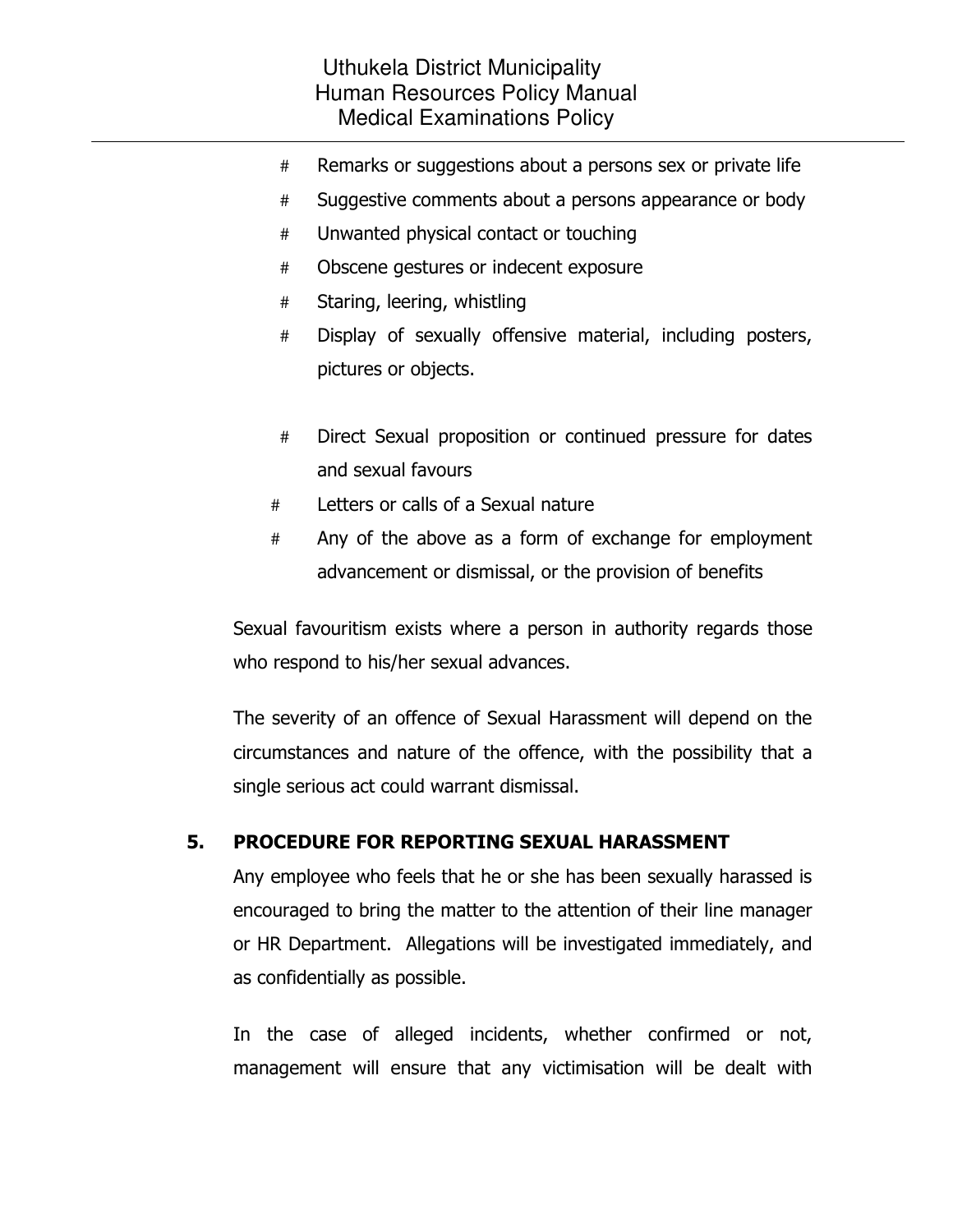severely. Disciplinary action will be invoked against anyone who deliberately lodges a false accusation.

#### 6. PROCEDURE FOR DEALING WITH SEXUAL HARASSMENT

The aggrieved employee must be advised that he/she has two options to resolve the issue, viz. an informal or formal option.

#### **Informal**

Discussion and/or mediation by the line or HR Manager. This procedure is intended to resolve matters before any disciplinary steps are invoked in a non-threatening atmosphere. It may be sufficient for the grievant to have an opportunity in the presence of the HR or Line Manager to state that the unwanted conduct or behaviour in question is not welcome and that it should stop immediately.

Should there be no resolution to the grievant satisfaction, formal procedures will be instituted. In addition, should the alleged Harassment be of a serious nature, e.g. physical assault, and then the formal procedure will also be instituted immediately, without informal route.

# **Formal**

If the appropriate mediator cannot resolve the dispute, a formal complaint should be submitted in writing to HR Manager, who will investigate the matter expeditiously and decide within three (3) working days whether there is sufficient evidence to hold a disciplinary hearing. Notice to attend the hearing must be given to the accused employee clearly setting out the allegations.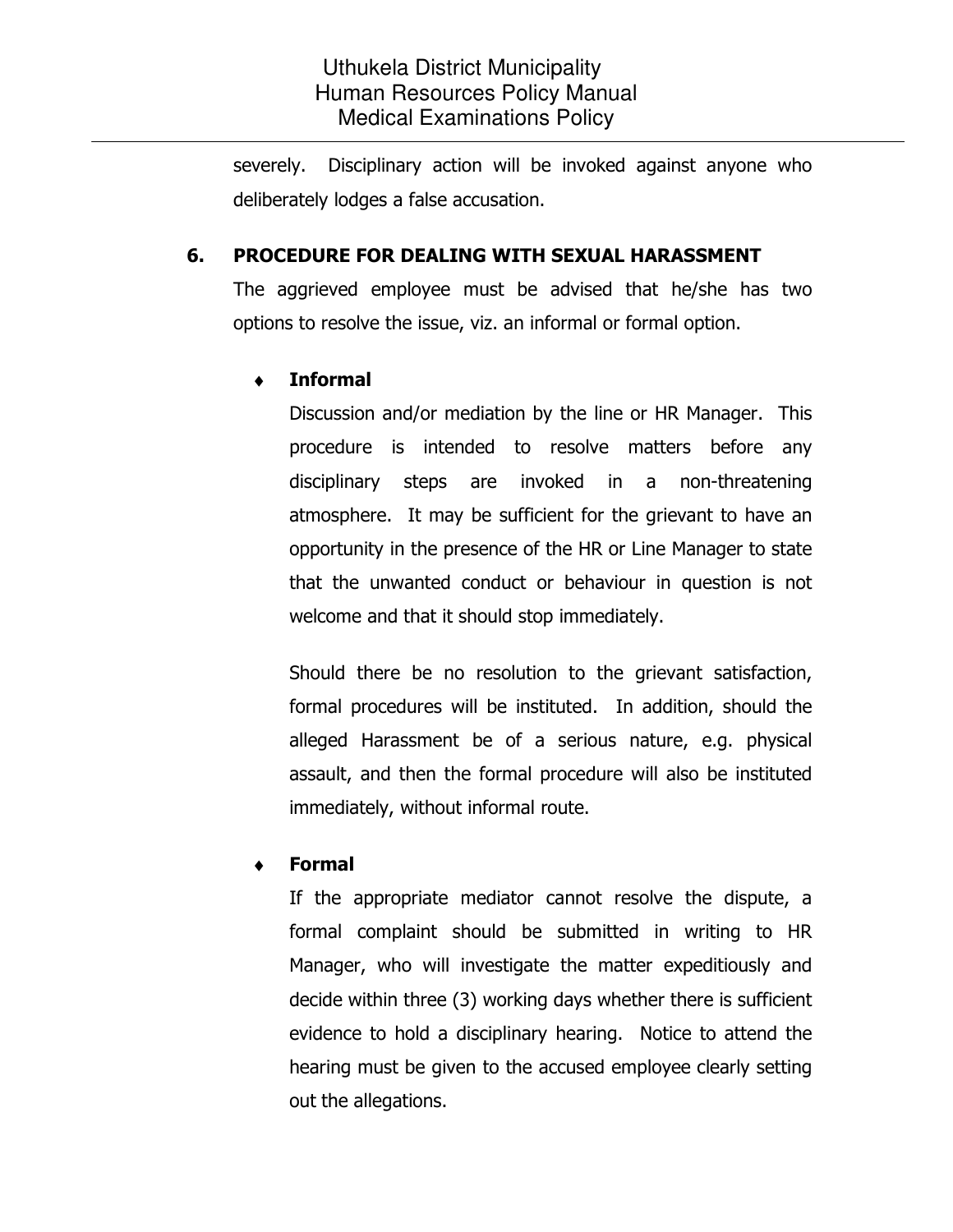As per the appropriate Uthukela District disciplinary code and with due regard to schedule 8 of the Labour Relations Act.

### 7. NON-RESOLUTION OF THE ISSUE

Where a complaint of sexual harassment is not resolved to the satisfaction of either of the parties involved either party may refer the matter to the CCMA for conciliation.

This must be done within thirty (30) days of either party informing the council of their dissatisfaction with the manner in which the Council representative has dealt with the matter.

Should the CCMA fail to resolve the issue either party has the right to refer the matter to the labour court.

#### 8. CONFIDENTIALITY

All investigations, discussions, hearings, etc will be dealt with in as confidential a manner as possible.

An employee found, after investigation and a disciplinary hearing, to have sexually harassed another employee, will be subject to disciplinary sanction up to and including dismissal. Where appropriate the police will be informed.

A non-employee, who subjects any employee or any other person in the workplace to Sexual Harassment, will be excluded from the site and their employer informed. Where appropriate the South African Police Services will be informed.